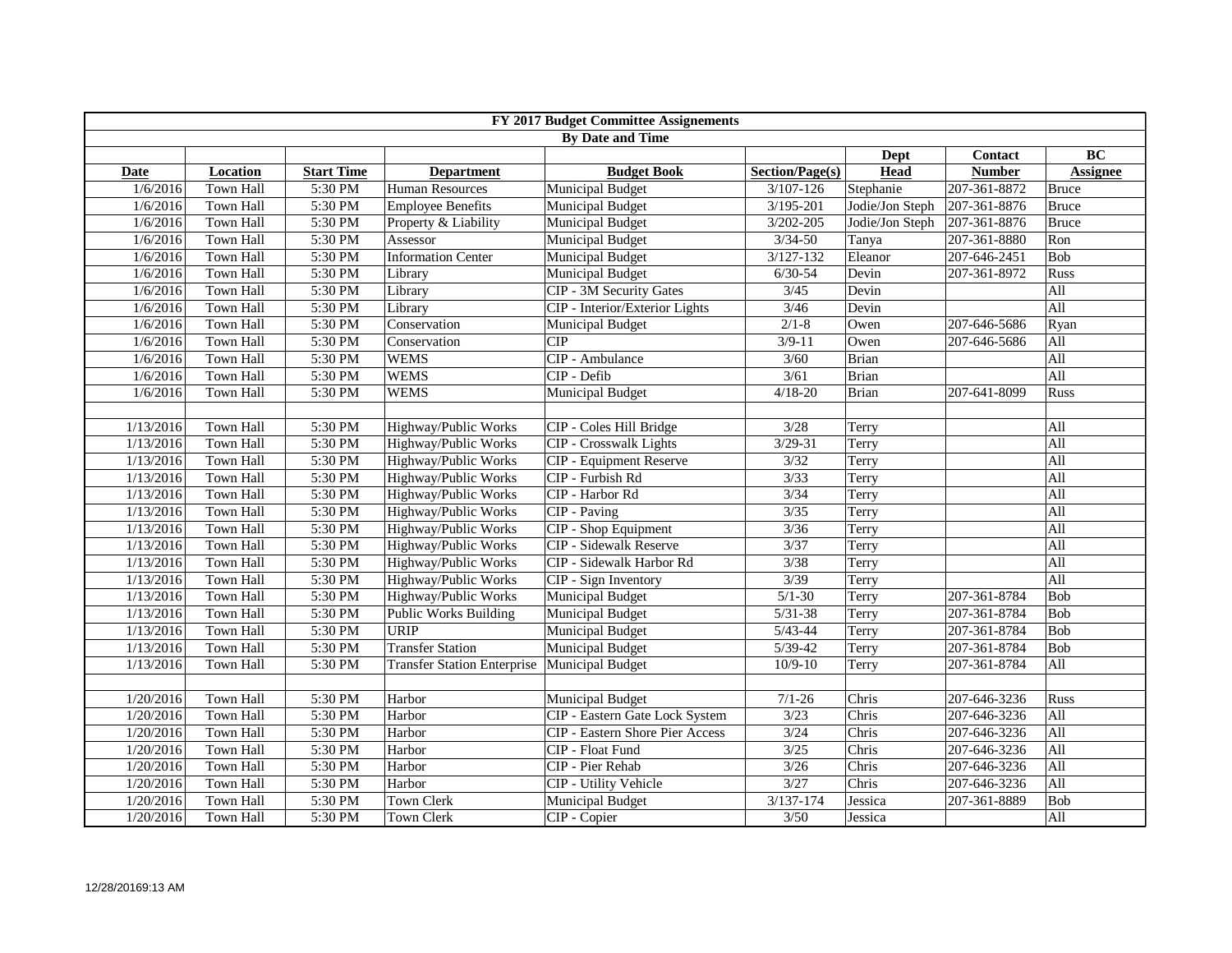| 1/20/2016 | Town Hall | 5:30 PM | <b>Town Clerk</b>          | <b>CIP</b> - Voting Machine Lease       | $3/51 - 52$ | Jessica   |              | All          |
|-----------|-----------|---------|----------------------------|-----------------------------------------|-------------|-----------|--------------|--------------|
| 1/20/2016 | Town Hall | 5:30 PM | <b>Town Clerk</b>          | <b>CIP</b> - Voting Room Addition       | 3/53        | Jessica   |              | All          |
| 1/20/2016 | Town Hall | 5:30 PM | Police                     | <b>Municipal Budget</b>                 | $4/8 - 11$  | Jo-Ann    | 207-361-8904 | <b>Bruce</b> |
| 1/20/2016 | Town Hall | 5:30 PM | Dispatch                   | <b>Municipal Budget</b>                 | $4/12 - 14$ | Jo-Ann    | 207-361-8904 | <b>Bruce</b> |
| 1/20/2016 | Town Hall | 5:30 PM | <b>Animal Control</b>      | Municipal Budget                        | $4/15 - 17$ | Jo-Ann    | 207-361-8904 | <b>Bruce</b> |
| 1/20/2016 | Town Hall | 5:30 PM | Police                     | <b>CIP</b> - Communication Survey       | 3/48        | Jo-Ann    |              | All          |
| 1/20/2016 | Town Hall | 5:30 PM | Police                     | <b>CIP</b> - Communication Plan         | 3/49        | Jo-Ann    |              | All          |
|           |           |         |                            |                                         |             |           |              |              |
| 1/27/2016 | Town Hall | 5:30 PM | Park and Rec               | <b>Municipal Budget</b>                 | $6/1-19$    | Tina      | 207-361-8985 | Ron          |
| 1/27/2016 | Town Hall | 5:30 PM | Park and Rec               | CIP - Dug Outs                          | 3/67        | Tina      |              | All          |
| 1/27/2016 | Town Hall | 5:30 PM | Park and Rec               | <b>CIP</b> - Restroom Renovation        | 3/68        | Tina      |              | All          |
| 1/27/2016 | Town Hall | 5:30 PM | Park and Rec               | <b>CIP</b> - Tractor Replace            | 3/69        | Tina      |              | All          |
| 1/27/2016 | Town Hall | 5:30 PM | Park and Rec               | CIP - Vehicle Garage                    | 3/70        | Tina      |              | All          |
| 1/27/2016 | Town Hall | 5:30 PM | Park and Rec Enterprise    | <b>Municipal Budget</b>                 | $10/7 - 8$  | Tina      | 207-361-8985 | All          |
| 1/27/2016 | Town Hall | 5:30 PM | <b>WAC</b>                 | <b>Municipal Budget</b>                 | $6/20-29$   | Tina      | 207-361-8985 | Ron          |
| 1/27/2016 | Town Hall | 5:30 PM | Fire                       | <b>Municipal Budget</b>                 | $4/1 - 4$   | Dan       | 207-361-8919 | Luke         |
| 1/27/2016 | Town Hall | 5:30 PM | Fire                       | <b>CIP - SCBA Bottles</b>               | 3/19        | Dan       |              | All          |
| 1/27/2016 | Town Hall | 5:30 PM | Fire                       | <b>CIP</b> - Standardization of Nozzles | 3/20        | Dan       |              | All          |
| 1/27/2016 | Town Hall | 5:30 PM | Fire                       | <b>CIP</b> - Thermal Cameras            | 3/31        | Dan       |              | All          |
| 1/27/2016 | Town Hall | 5:30 PM | Fire                       | <b>CIP</b> - Truck Reserve              | 3/22        | Dan       |              | All          |
| 1/27/2016 | Town Hall | 5:30 PM | EMA                        | <b>Municipal Budget</b>                 | $4/5 - 7$   | Dan       | 207-361-8919 | Luke         |
| 1/27/2016 | Town Hall | 5:30 PM | Code Enforcement           | <b>Municipal Budget</b>                 | $3/51 - 66$ | Jodine    | 207-361-8883 | Luke         |
| 1/27/2016 | Town Hall | 5:30 PM | Code Enforcement           | <b>CIP</b> - Scanning Project           | 3/8         | Jodine    |              | All          |
| 1/27/2016 | Town Hall | 5:30 PM | Planning                   | CIP - Comp Plan Implementation          | 3/47        | Mike      |              | All          |
| 1/27/2016 | Town Hall | 5:30 PM | Planning                   | <b>Municipal Budget</b>                 | $3/67 - 84$ | Mike      | 207-361-8873 | Ron          |
|           |           |         |                            |                                         |             |           |              |              |
|           |           |         |                            |                                         |             |           |              |              |
| 2/3/2016  | Town Hall | 5:30 PM | Administration             | CIP - Munis Dashboard                   | $3/12 - 18$ | Jodie     |              | All          |
| 2/3/2016  | Town Hall | 5:30 PM | <b>Town Manager</b>        | CIP - Buffam Hill Cemetery              | 3/54        | Jon       |              | All          |
| 2/3/2016  | Town Hall | 5:30 PM | <b>Town Manager</b>        | <b>CIP</b> - Facilities Manager Vehicle | 3/55        | Jon       |              | All          |
| 2/3/2016  | Town Hall | 5:30 PM | Town Manager               | <b>CIP</b> - Harbor Park Maintenance    | $3/56$      | Jon       |              | All          |
| 2/3/2016  | Town Hall | 5:30 PM | <b>Town Manager</b>        | <b>CIP</b> - Municipal Land Reserve     | 3/57        | Jon       |              | All          |
| 2/3/2016  | Town Hall | 5:30 PM | <b>Town Manager</b>        | <b>CIP</b> - Pocket Park Development    | 3/58        | Jon       |              | All          |
| 2/3/2016  | Town Hall | 5:30 PM | <b>Town Manager</b>        | <b>CIP - TH Renovation</b>              | 3/59        | Jon       |              | All          |
| 2/3/2016  | Town Hall | 5:30 PM | <b>Beach Enterprise</b>    | <b>CIP - Beach Sand Purchase</b>        | 3/62        | Jon/Jodie |              | All          |
| 2/3/2016  | Town Hall | 5:30 PM | <b>Beach Enterprise</b>    | <b>CIP - FEMA Flood Maps</b>            | 3/63        | Jon/Jodie |              | All          |
| 2/3/2016  | Town Hall | 5:30 PM | <b>Beach Enterprise</b>    | CIP - Handicapped Beach Ramp            | 3/64        | Jon/Jodie |              | All          |
| 2/3/2016  | Town Hall | 5:30 PM | <b>Beach Enterprise</b>    | <b>CIP</b> - Portable Radios            | 3/65        | Jon/Jodie |              | All          |
| 2/3/2016  | Town Hall | 5:30 PM | <b>Beach Enterprise</b>    | <b>CIP - Restroom Renvoation</b>        | 3/66        | Jon/Jodie |              | All          |
| 2/3/2016  | Town Hall | 5:30 PM | Administration             | <b>Municipal Budget</b>                 | $3/1 - 33$  | Jodie     | 207-361-8876 | Luke         |
| 2/3/2016  | Town Hall | 5:30 PM | <b>Beach Enterprise</b>    | <b>Municipal Budget</b>                 | 10/6        | Jon/Jodie |              | All          |
| 2/3/2016  | Town Hall | 5:30 PM | <b>Fixed Charges/Bonds</b> | <b>Municipal Budget</b>                 | 3/193-194   | Jon/Jodie |              | Luke         |